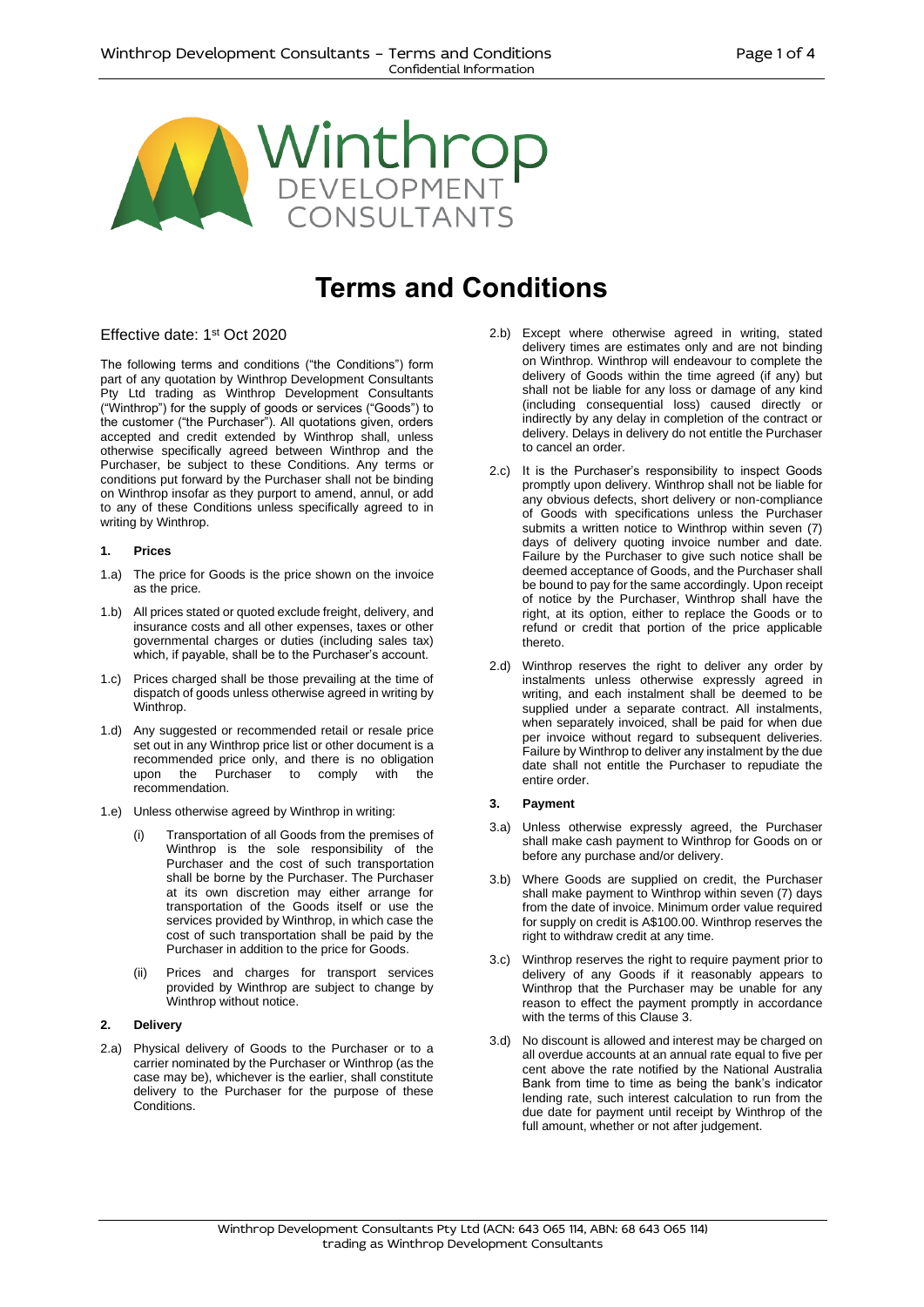- 3.e) The Purchaser shall indemnify Winthrop in respect of all losses or damage incurred or suffered by Winthrop as a result of late or non-payment. The granting of credit by Winthrop in respect of late payment does not affect Winthrop's right to treat the late payment as a repudiation of contract and accordingly to recover possession of goods.
- 3.f) Failure or delay on the Purchaser's part to pay in accordance the terms of this Clause 3 shall entitle Winthrop to withhold further deliveries in respect of any contract for supply of Goods to the Purchaser until such payment has been made. Winthrop shall have no liability or obligation to the Purchaser for any loss or damage whatsoever suffered by the Purchaser as a result of such withholding. If supply is withheld pursuant to this paragraph, Winthrop shall be entitled to bill the Purchaser, for the period up to the date of the withholding, for the cost of all material and work incurred by Winthrop for the purpose of future deliveries to the Purchaser. Any such progress bill shall be paid by the Purchaser in cash seven (7) days from date of invoice. If the Purchaser shall fail to pay such accounts, Winthrop shall be entitled to terminate the contract and recover such amounts as a debt due, less an allowance for the value of the goods as realised or as utilised by Winthrop for other purposes.
- 3.g) Winthrop reserves the right to vary the method and terms of payment described in this Clause 3 at any time without notice to the Purchaser.

## 4. **Risk**

The Purchaser accepts the risk of loss or damage to the goods as soon as physical possession of the goods has been given to a carrier (or if none, the Purchaser) for delivery to the Purchaser.

#### **5. Title**

- 5.a) It is expressly agreed that title in any goods supplied by Winthrop shall not pass to the Purchaser until the full purchase price thereof and all other amounts owing to Winthrop in respect of the Goods supplied by it to the Purchaser have been paid in full to Winthrop. For these purposes, the Purchaser will not be treated as having paid for the goods until all cheques and other instruments of payment have been cleared and honoured and the full amount has been irrevocably credited to Winthrop's bank account.
- 5.b) While title to the goods remains in Winthrop, the Purchaser shall have no ownership, property or rights in the goods, and shall, while possessed of the goods, hold them only as bailee for Winthrop upon the following terms:
	- Goods belonging to Winthrop shall be stored by the Purchaser in such a way that they are identifiable as Winthrop's property;
	- (ii) The Purchaser may sell the Goods to independent third parties in the ordinary course of business. Winthrop may revoke such power of sale at any time if, in its absolute discretion, it considers the Purchaser insolvent or a credit risk;
	- (iii) The Purchaser shall keep the Goods in a fiduciary capacity for Winthrop in a proper and marketable condition having regard to their condition upon delivery;
- (iv) The Purchaser shall maintain records of Goods owned by Winthrop identifying them as Winthrop's property, of the persons to whom it sells or disposes of such Goods, and of the payments made by such persons for such Goods. The Purchaser shall allow Winthrop to inspect these records and the Goods themselves on request.
- 5.c) Winthrop may terminate the bailment described in this Clause 5 at any time. Upon such termination, Winthrop may require the Purchaser to return the Goods immediately or may enter the Purchaser's premises to recover the Goods in accordance with Clause 10.d) hereof.
- 5.d) If the price is due and payable and remains unpaid, Winthrop shall be entitled to repossess Goods belonging to it in accordance with Clause 10.d). If not due and payable, the price shall become due and payable immediately prior to the commencement of any act or proceeding in which the Purchaser's solvency is involved.
- 5.e) The goods shall, once risk has passed to the Purchaser in accordance with Clause 4 or otherwise, be and remain at the Purchaser's risk at all times unless and until Winthrop has retaken possession of the Goods, and the Purchaser shall insure accordingly.
- 5.f) Winthrop may sue for the price of Goods at any time after payment is due whether or not it has demanded the return of Goods. Until property and legal title of the Goods has passed to the Purchaser or the possession of the goods has been recovered by Winthrop, the Purchaser is liable to Winthrop for all loss or damage suffered by Winthrop as the result of loss or damage to the Goods after the risk has passed to the Purchaser.
- 5.g) Winthrop's right to retain title shall not affect its rights as an unpaid seller.
- 5.h) Winthrop shall be entitled to trace the proceeds of sale and any insurance proceeds received in respect of Goods which were owned by Winthrop immediately prior to their disposal by the Purchaser. Such proceeds shall be held by the Purchaser on trust for Winthrop.

#### **6. Returns**

- 6.a) The Purchaser may return Goods of current specification for credit, provided the following conditions are satisfied:
	- (i) Winthrop's prior written approval has been obtained, and the original invoice and date have been quoted for reference;
	- (ii) Goods have not been used and are received by Winthrop in unopened (as new) original shipping carton condition in a unsoiled, undamaged, and resaleable condition;
	- (iii) the Purchaser agrees to pay all freight and other charges payable upon return of the Goods;
	- (iv) the Purchaser agrees to pay a restocking charge of 15% of the invoice price of the Goods.
- 6.b) Goods may not be returned for credit more than thirty (30) days after the date of the applicable invoice.
- 6.c) Winthrop reserves the right to refuse credit for any Goods returned if the claim is considered on inspection to be unjustified.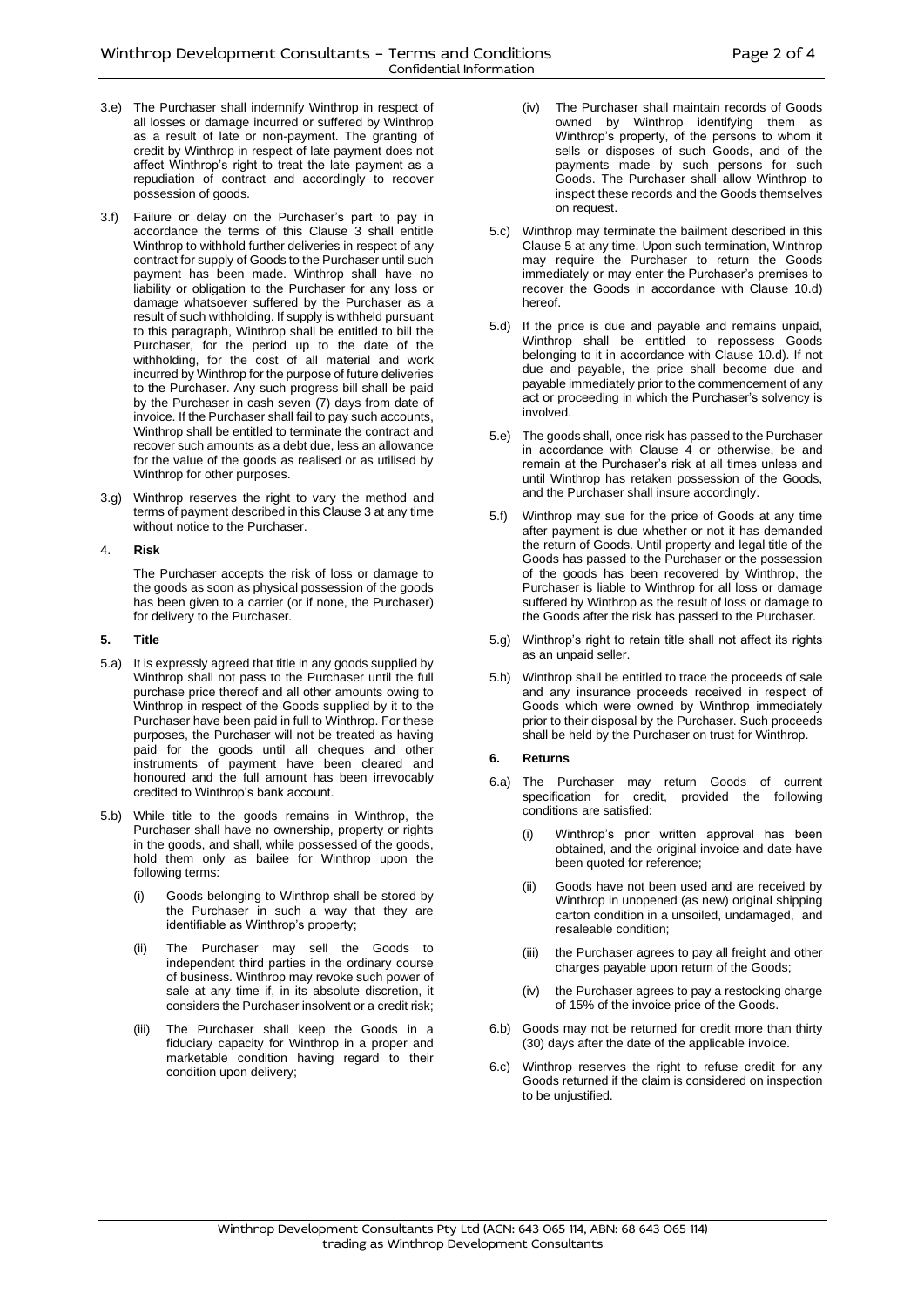- 6.d) Goods returned without Winthrop's prior approval are at the risk of the Purchaser. Winthrop shall be under no obligation to accept for credit Goods returned without its prior approval, but may, in its sole discretion, accept such Goods for credit at a price deemed by it to be appropriate, and the Purchaser acknowledges that Winthrop shall have the right to sue the Purchaser to recover the difference between the credited price and the invoice price of the Goods returned.
- 6.e) Goods considered by Winthrop to be obsolete or of a wasting nature may not be returned in any circumstances.

## **7. Warranty**

- 7.a) The warranty provided by Winthrop shall be as detailed on the warranty and/or license form provided by Winthrop that is applicable to the Goods purchased by the Purchaser.
- 7.b) The liability of Winthrop referred to above shall not be extended to Goods rendered defective due to accident, fair wear and tear, negligent use, tampering, improper handling, improper use, improper operation, improper storage or any other default on the part of the Purchaser or its agents or any other person or by factors beyond Winthrop's control.
- 7.c) To the extent permitted by law, the warranty set out in Clause 7.a) above is in substitution of all other terms, conditions, warranties and representations, express or implied, by statute or otherwise, as to the description, merchantable quality or fitness for the purpose of the goods, and all such terms, conditions, warranties and representations are hereby excluded.
- 7.d) Certain legislation, including, without limitation, the Trade Practices Act 1974 (as amended), may imply conditions or warranties or obligations on Winthrop, which conditions, warranties or obligations cannot be excluded, restricted or modified by agreement between the Purchaser and Winthrop, or which cannot be excluded, restricted or modified except to a limited extent ("the Consumer Warranties"). In such circumstances, the Purchaser shall have the benefit of both the Consumer Warranties and the warranty in Clause 7.a) above. To the extent that such legislation is applicable, these Conditions shall be read subject thereto, and the extent to which it is entitled to do so. Winthrop hereby limits its liability in the event of any loss or damage or claim arising out of a breach of the Consumer Warranties at its option to:
	- the replacement of or supply of equivalent Goods; or
	- (ii) the payment of the cost of replacing the Goods or of acquiring equivalent Goods; or
	- (iii) the payment of the cost of having the Goods repaired; or
	- (iv) the repair of the Goods.
- 7.e) In no event shall Winthrop be liable for consequential loss, or special, indirect or consequential damages, however arising, even if due to the negligence of Winthrop, its servants, agents, sub-contractors or suppliers.

# **8. Cancellation or Variation**

- 8.a) The Purchaser shall not be permitted to cancel any contract except with Winthrop's prior written consent and, unless Winthrop agrees otherwise, upon the Purchaser fully compensating Winthrop for Winthrop's loss of profit occasioned thereby.
- 8.b) Variation of orders by the Purchaser will not be permitted unless approved by Winthrop in writing, and then subject to such terms as Winthrop may require.

The Purchaser shall be liable for Winthrop's charges, costs and expenses incurred both prior to and as a result of accepting such variation. Estimated delivery dates shall be extended by a reasonable time to allow for any extra work involved.

8.c) If Winthrop accepts cancellation by the Purchaser after part delivery, and payment for Goods delivered is not received by Winthrop by the due date, Winthrop shall have the right to enter the Purchaser's premises to retake possession of the Goods in accordance with Clause 10.a) hereof.

## **9. Intellectual Property**

Nothing herein shall confer or be deemed to confer on the Purchaser any licence, right or other interest in any intellectual or industrial property comprised in the Goods, which at all times remain the property of Winthrop or its Licensors.

## **10. Termination**

- 10.a) Winthrop may cancel any order or terminate any contract for sale and/or delivery of the goods without incurring liability to the Purchaser, and withhold deliveries to the Purchaser and retain any payments already made in the event of:
	- (i) The Purchaser defaulting in any of these Conditions in respect of any Goods;
	- (ii) The Purchaser being unable to pay its debts as they fall due, or becoming bankrupt or committing any act of bankruptcy, or having judgement entered against it in any Court or entering into any scheme of arrangement with its creditors or entering into liquidation, whether voluntary or otherwise, or having a receiver / receiver and manager appointed for all or part of its assets;
	- (iii) the performance of Winthrop's obligations hereunder being adversely affected by operation of events beyond its reasonable control.
- 10.b) For so long as the events referred to in paragraph 10.a)(iii) operate, Winthrop shall not be deemed to be in breach of these Conditions.
- 10.c) Termination shall be without prejudice to Winthrop's right to recover payment from the Purchaser for Goods delivered prior to termination.
- 10.d) Upon termination for any reason, Winthrop shall be entitled, and the Purchaser hereby grants a licence to Winthrop, to enter any premises of the Purchaser where the Goods are situated with or without notice and to re-take possession of and remove at the Purchaser's cost and expense, and without obligation to the Purchaser, the Goods in respect of which title has not passed to the Purchaser at that date. Winthrop shall be entitled to use the Purchaser's name and to act on its behalf in exercising such rights. The Purchaser shall be liable for Winthrop's costs and expenses of repossession, storing, preparing for resale, selling and the like, including legal costs of any Goods so removed.